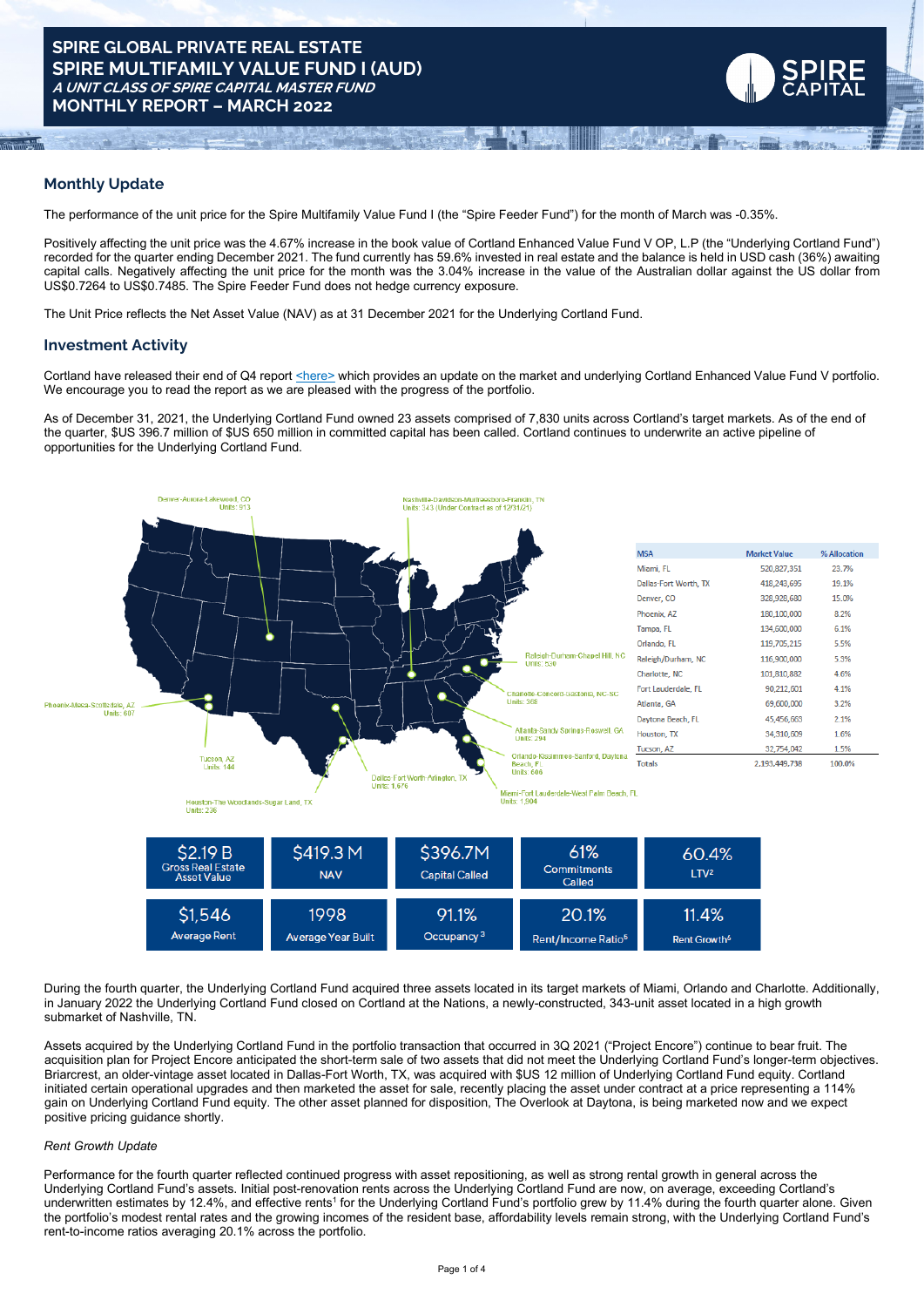

| <b>Asset</b>                       | <b>MSA</b>            | <b>Units</b> | <b>Current Effective Rent<sup>1</sup></b> | <b>Recent Effective Rent<sup>2</sup></b> | <b>Implied Rent</b><br>Growth |
|------------------------------------|-----------------------|--------------|-------------------------------------------|------------------------------------------|-------------------------------|
| <b>Cortland Windward</b>           | Atlanta, GA           | 294          | \$1,491                                   | \$1,597                                  | 7.06%                         |
| <b>Cortland Mallard Creek</b>      | Charlotte, NC         | 368          | \$1,298                                   | \$1,354                                  | 4.36%                         |
| <b>Briarcrest</b>                  | Dallas-Fort Worth, TX | 238          | \$1,212                                   | \$1,421                                  | 17.24%                        |
| <b>Cortland Allen Station</b>      | Dallas-Fort Worth, TX | 445          | \$1,626                                   | \$1,755                                  | 7.92%                         |
| <b>Cortland West Plano</b>         | Dallas-Fort Worth, TX | 769          | \$1,449                                   | \$1,671                                  | 15.29%                        |
| <b>Huntington Glen</b>             | Dallas-Fort Worth, TX | 224          | \$1,048                                   | \$1,195                                  | 14.00%                        |
| The Overlook at Daytona            | Daytona Beach, FL     | 227          | \$1.103                                   | \$1,298                                  | 17.62%                        |
| Colorado Pointe                    | Denver, CO            | 193          | \$1,609                                   | \$1.691                                  | 5.06%                         |
| <b>Cortland Covington Ridge</b>    | Denver, CO            | 216          | \$1,488                                   | \$1,619                                  | 8.76%                         |
| <b>Cortland Westminster</b>        | Denver, CO            | 504          | \$1,572                                   | \$1,678                                  | 6.73%                         |
| <b>Cortland Pembroke Pines</b>     | Fort Lauderdale, FL   | 296          | \$1,763                                   | \$2,073                                  | 17.59%                        |
| <b>Cortland West Houston</b>       | Houston, TX           | 236          | \$1,151                                   | \$1,176                                  | 2.20%                         |
| Cortland at the Hammocks - Phase 1 | Miami, FL             | 296          | \$1,704                                   | \$2.013                                  | 18.12%                        |
| Cortland at the Hammocks - Phase 2 | Miami, FL             | 424          | \$1,635                                   | \$1,901                                  | 16.23%                        |
| <b>Cortland Kings Meadow</b>       | Miami, FL             | 480          | \$1,638                                   | \$2,028                                  | 23.80%                        |
| <b>Cortland South Kendall</b>      | Miami, FL             | 408          | \$2,172                                   | \$2,399                                  | 10.43%                        |
| <b>Cortland Independence</b>       | Orlando, FL           | 379          | \$1,590                                   | \$1,720                                  | 8.18%                         |
| Cortland at Raven                  | Phoenix, AZ           | 192          | \$1,627                                   | \$1,738                                  | 6.80%                         |
| Cortland South Mountain            | Phoenix. AZ           | 415          | \$1,511                                   | \$1,702                                  | 12.59%                        |
| <b>Cortland Highcroft</b>          | Raleigh-Durham, NC    | 302          | \$1,363                                   | \$1,404                                  | 2.99%                         |
| Cortland Olde Raleigh              | Raleigh-Durham, NC    | 228          | \$1,208                                   | \$1,385                                  | 14.62%                        |
| <b>Cortland Bayside</b>            | Tampa, FL             | 360          | \$2,217                                   | \$2,283                                  | 2.95%                         |
| <b>Casas Lindas</b>                | Tucson, AZ            | 144          | \$1,166                                   | \$1,420                                  | 21.76%                        |
| <b>Total Fund V</b>                |                       | 7.638        | \$1.546                                   | \$1.723                                  | 11.40%                        |

1. Current Effective Rent represents the average in-place contract rent less any concessions per lease as of February 15, 2022. Passage applications and renewals (whether or not the applicable unit is occupied) for each fl in the asset as of February 15, 2022.

#### *Macro Environment*

Cortland believes that trends driving strong multifamily demand continued, with ongoing growth in single-family home prices and a mismatched supply/demand profile for rental living options in the Underlying Cortland Fund's target markets.

During the fourth quarter, the Underlying Cortland Fund recorded significant appreciation among the stabilised portion of the portfolio; the value-add portion remains conservatively valued during renovation, as many assets have yet to transition from held at cost to market-based valuation measures. Cortland believes that, given recent trends in valuations across the portfolios target markets, there is significant "pent-up" appreciation in the nonstabilized assets which will be realized over the coming quarters.

### **Performance (Net of Fees)\***

#### *As at 31 March 2022*

*Based upon underlying fund data as at 31 December 2021*

Please note, the inception date for individual investors is the date units were issued in the Spire Feeder Fund at time of application

|          | month<br>vear<br>months<br>months |                                    | 3 vears  | <b>Since</b>              | <b>Inception</b><br>Foreign | TVPI <sup>2</sup> | <b>Asset Allocation as at</b><br>31 March 2022 |        |
|----------|-----------------------------------|------------------------------------|----------|---------------------------|-----------------------------|-------------------|------------------------------------------------|--------|
|          |                                   | $Inc$ eption <sup>1</sup><br>(p.a) |          | <b>Exchange</b><br>Impact |                             | Cash AUD          | 4.84%                                          |        |
| $-0.35%$ | $-0.54%$                          | 0.70%<br>N/A<br>N/A                | $-1.08%$ | 0.9888                    | Cash USD                    | 35.56%            |                                                |        |
|          |                                   |                                    |          | $-1.12%$                  |                             |                   | Investments USD                                | 59.60% |

\*Past performance is not an indicator of future performance. Performance and Growth table and chart are based on the aggregated total application amount and units issued during the capital raising period\* and includes Unit Price growth from commencement of NAV based unit pricing following completion of capital raising in August 2021. Unit Price and performance do not include the value of Foreign Income Tax Offsets (FITOs) which have been distributed in addition to cash. Individual investor performance will vary according to the Application Price at which they were issued Units in the Fund, which in turning the attack of *was based upon the AUD / USD exchange rate applicable on the day that an investment is accepted.*

<sup>1</sup>Inception Date-31 August 2021.Inception date occurred from the commencement of NAV based unit pricing, following the completion of capital raising in August 2021. Please note however that each

investor's performance numbers are calculated on an individual basis from their time of application and may differ from the above<br><sup>2</sup>TVPI – is the "Total Value Paid In" ratio and is, according to the Institutional Limited fund's life. TVPI is the total estimated value of the Spire Feeder Fund's investments, both distributions received plus the value of the remaining investments in the Spire Feeder Fund, divided by the amount of capital paid into the Spire Feeder Fund to date. For the purposes of calculating TVPI Spire Capital includes the value of any Foreign Income Tax Offsets in the value of distributions received. This ratio *has other names, including Multiple of Investment Capital (MOIC) and the Return on Invested Capital (ROIC).*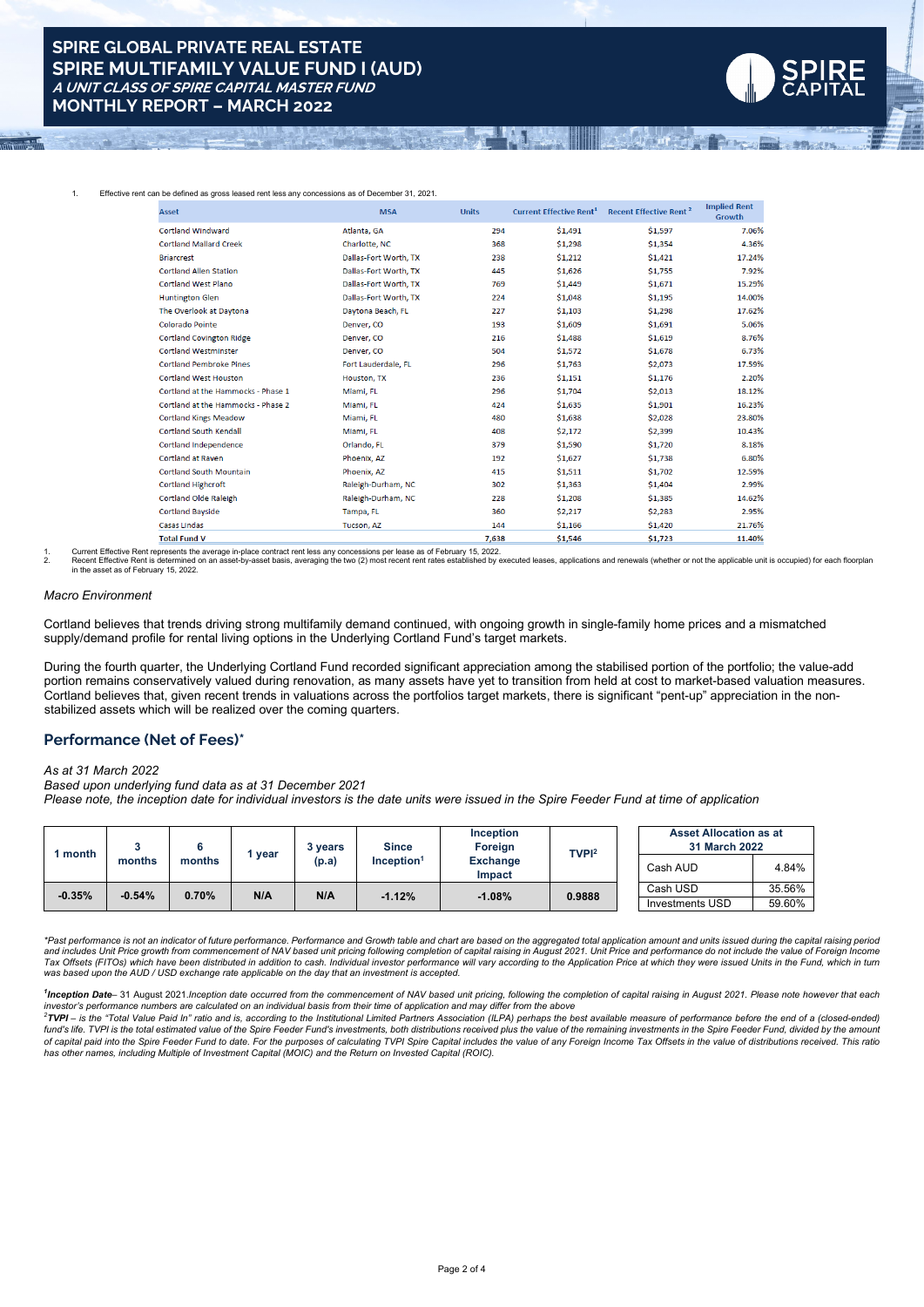# **Growth of AU\$100,000 Investment\***



**RE**<br>TAL

## **Fund Details**

| <b>Total Applications (Spire Feeder Fund - all Classes, in AUD)</b>                               | AU\$35.69m                                                                           |
|---------------------------------------------------------------------------------------------------|--------------------------------------------------------------------------------------|
| <b>Total Commitments to the Multifamily Value Fund I Program)</b><br>(All Share Classes) (in USD) | <b>US\$25m</b>                                                                       |
| <b>Fund Size (AUD):</b>                                                                           | AU\$7.27m                                                                            |
| Unit Price (AUD):                                                                                 | \$1.3519                                                                             |
| <b>APIR Code:</b>                                                                                 | <b>SPI0513AU</b>                                                                     |
| Commencement:                                                                                     | 06 July 2020                                                                         |
| <b>Distributions:</b>                                                                             | Biannually as at 31 December and<br>30 June                                          |
| <b>Application Status</b>                                                                         | <b>CLOSED</b>                                                                        |
| <b>Liquidity</b>                                                                                  | Nil - Closed ended Fund                                                              |
| <b>Fund Manager:</b>                                                                              | Spire Capital Pty Limited                                                            |
| <b>Investment Manager:</b>                                                                        | Cortland Investment Manager, LLC.                                                    |
| Trustee:                                                                                          | Spire Capital Pty Limited                                                            |
| <b>Base Management Fee:</b>                                                                       | $0.50\%$ p.a. x NAV                                                                  |
| Underlying Management Fees ("Priority Profit Share"):                                             | 1.50% of Committed Capital                                                           |
| <b>Underlying Performance Fee:</b>                                                                | 20% of realised profits after an 8% preferred return is paid to Limited<br>Partners. |

### **Fund Overview**

Spire Multifamily Value Fund I (AUD) (a unit class of Spire Capital Master Fund) seeks to deliver steady returns and strong asset growth from US multifamily assets while maintaining a moderate risk profile. The Fund was established in May 2020 and serves as an AUD denominated Australian unlisted unit trust that feeds into the Cortland Enhanced Value Fund V LP. Cortland focuses on assets in which the firm can increase value through a blend of physical improvements to the property and individual units, as well as a commitment to enhancing operations and, ultimately, the resident experience.